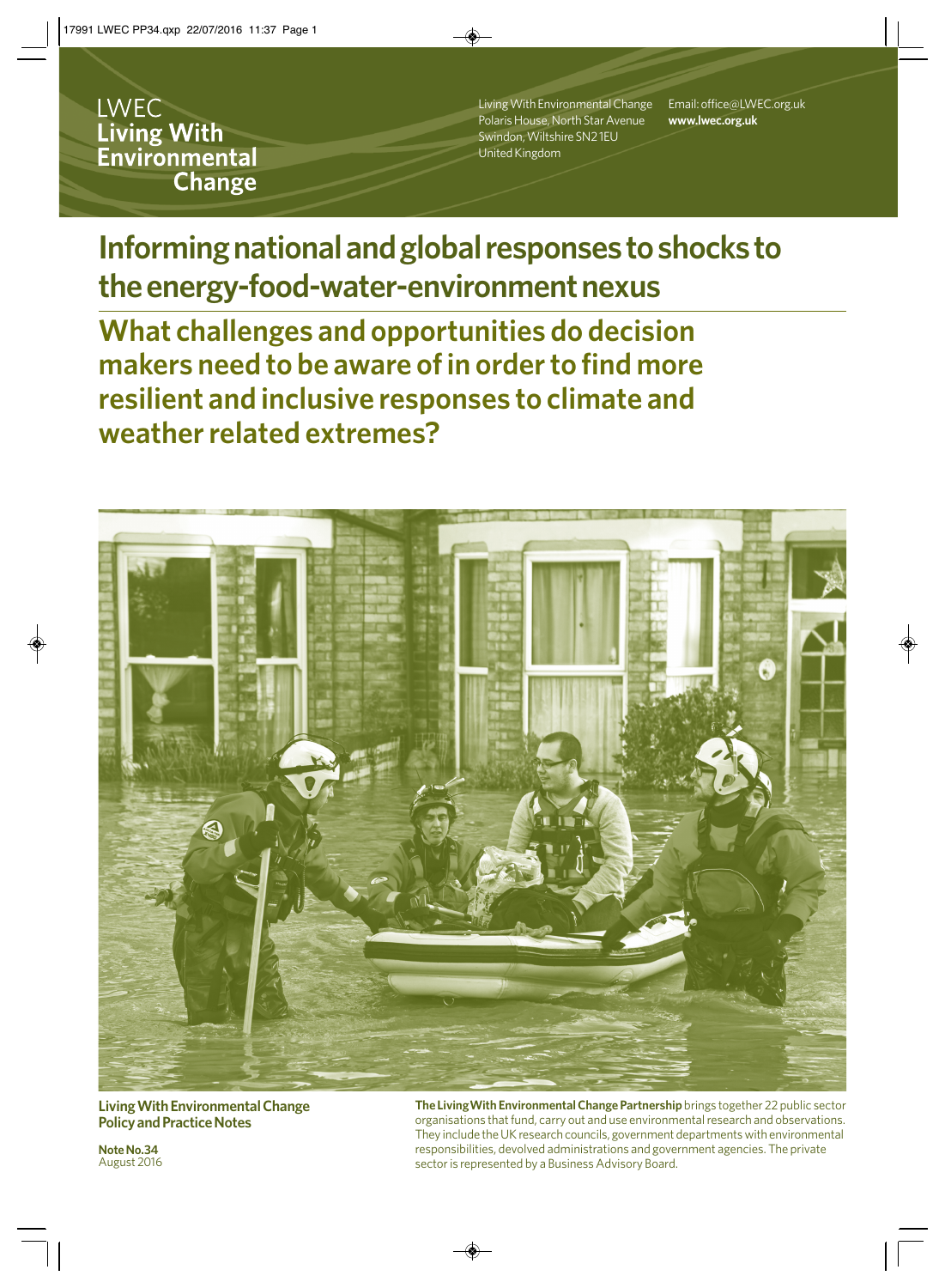**The concept of the energy-food-water nexus captures interconnections, dependencies and linkages between production and use of environment, energy, food, and water resources. Interlinkages within the "nexus" of environment-energy-food-water resources raise challenges to decision making for stakeholders. Global challenges such as climate change exacerbate issues of resource scarcity, which transcend sectors, scale and geography. Academics, policy makers and practitioners can learn from each other to shape and build more resilient responses to climate and weather related shocks.**

## **What is the energy-food-water nexus?**

**The term "nexus" is increasingly being used within academic, policy and practitioner circles to describe the interlinkages between environment, energy, food and water resources. As a concept this is useful because it:**

- Provides a lens through which we can gain a deeper understanding of how these resources are linked, how changes in one can affect another, and it highlights how complex the processes are that connect them.
- Provides a way to capture the interactions and interdependencies between the elements that define it as well as how stakeholders involved in nexus issues interact with each other.
- Enables a better understanding of (un)intended consequences of policies, technologies and practices that may arise around nexus issues whilst simultaneously shining light on areas of opportunity that may merit investigation.
- Provides a natural frame for rethinking sustainability as a way of analysing problems which can be approached more effectively when considered as a whole.
- Represents a multi-dimensional means of scientific enquiry which seeks to describe the complex and nonlinear interactions between water, energy and food systems, with the climate.

# **What are "shocks" to the nexus?**

### **The shocks we are considering are often unlikely (low probability), rare (low frequency) events but they have large, at times catastrophic consequences. They:**

- Can vary in nature, and in the context of the energy-foodwater nexus are often related to climate and weather extremes such as unexpected heavy flooding, heat waves, hurricanes.
- Arise from a variety of causes because of the nature of the nexus and the ways in which it is interlinked with finance, the economy, policy governance and demographics.
- Usually impact upon a number of people within and across country boundaries, in direct and indirect ways.
- Can either be endogenous (they have an internal cause from the nexus such as climate change risk, demographic trends and migration) or exogenous (they have an external cause such as financial instability and market bubbles).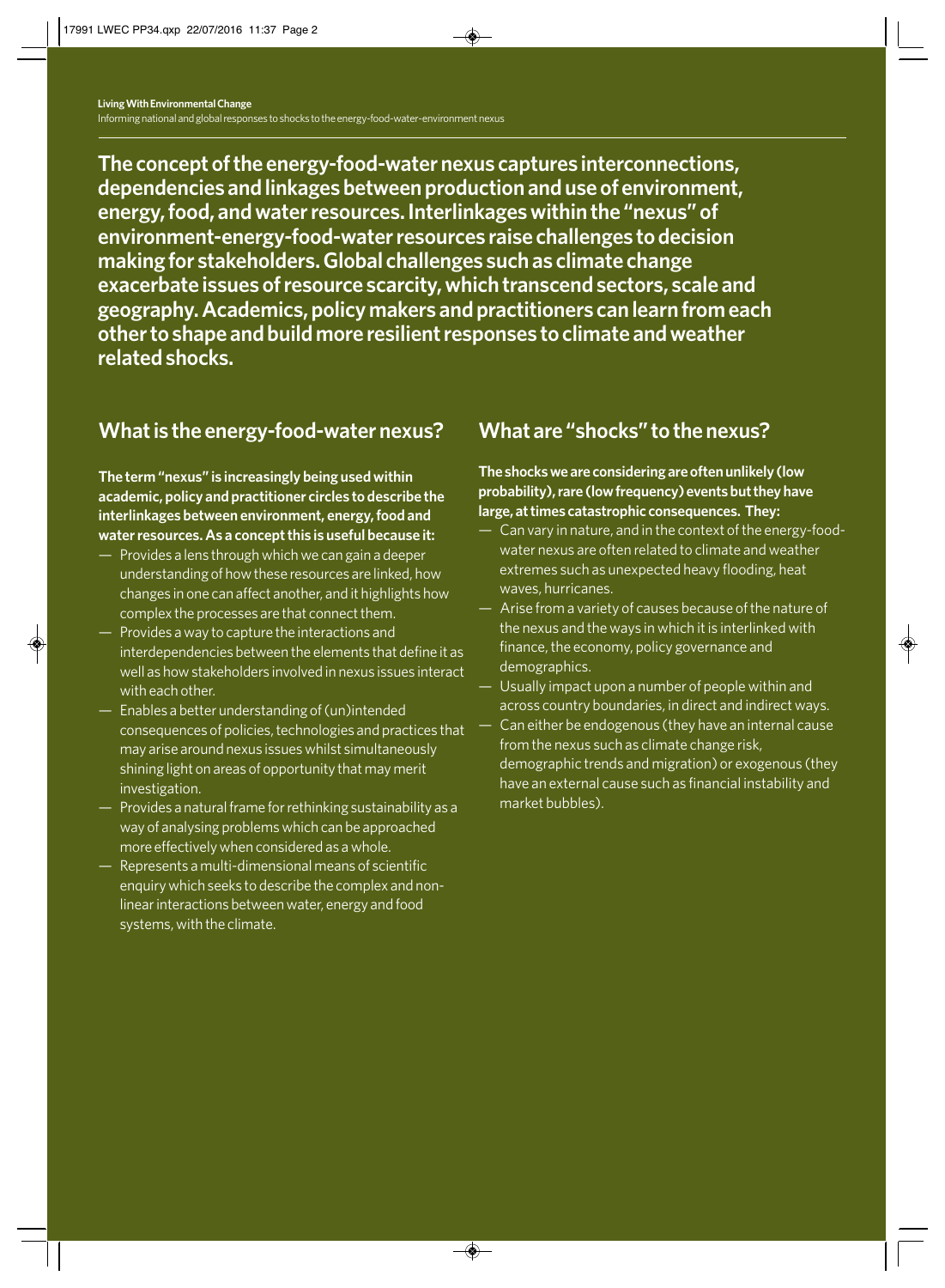### **Who experiences the impact of nexus shocks and how?**

#### **Nexus shocks:**

- Affect everyone involved in the production, consumption, disposal and designing of decisions related to those resources. This means impacts can be felt globally, regionally and locally.
- Affect different stakeholders across different sectors, each characterised by different cultures, behaviours, priorities and processes.
- Impact upon decision making regarding the flow and availability of water, energy and food. Those involved in or affected by this include government, academics, practitioners, third sector organisations.
- May have a direct impact (eg damage to crops, increased vulnerability to infrastructure and buildings) or indirect impact (eg changes in resource prices, effects on people's wellbeing, health implications from flooded drains).
- May have a severe and immediate effect on sectors that rely on energy, food and water eg through damage to crops which affects production and, ultimately, have significant impacts on revenues.
- May have indirect impacts that are not necessarily instant but materialise several days, weeks or even months after an initial shock.
- Can be devastating, but can also highlight vulnerabilities of certain resources or people, and so shed light on areas where resilience needs to be improved to reduce potential future impacts (for example the 2015 winter floods in the UK).

## **What do current national responses to nexus shocks look like?**

### **Current responses vary according to context and scale but may not be robust because:**

- Decisions at national level may fail to consider implications for local or even international level.
- Decisions may not fully consider business supply chains which cut across and transcend national boundaries and may not be regulated by governments.
- Decision makers at the local and national levels have a tendency to focus on short term and sector-bounded problems/benefits which places less emphasis on long term implications for the system as a whole.
- Decisions made at the sector level can lack diverse participation mechanisms and can be taken with little consideration for other processes in place from other sectors and may have unexpected impacts on other sectors.
- There may be rebound, cascading, or other negative effects from decisions, mainly due to the mutual interdependence of these with, at times, unforeseeable implications for decision making processes.
- Evidence produced to inform decision making may not always be effective, or may not be shared appropriately between academics, decision makers and practitioners.
- National commitments to reduce greenhouse gas emissions have been outlined in Intended Nationally Determined Contributions, however there is a lack of an implementation framework for these, few equivalents in other areas and little effort to join them up.

# **What barriers exist to effective decision making in response to nexus shocks?**

### **Communication and collaboration are vital to ensure the most appropriate and robust evidence informs decision makers at all levels within the context of a nexus shock. However this can lead to challenges in informing decision making, including:**

- Lack of clarity on who leads which response and what degree of responsibility rests with individual stakeholders.
- Misaligned timescales between academics producing evidence and the requirements of decision makers impeding timely responses.
- Social and cultural dimensions of individuals and organisations that operate within the nexus and which are vulnerable to shocks that can lead to confusion about different stakeholders' needs, and can result in misaligned decisions.
- The challenge of what the most appropriate response should be; there may be overreliance on scientific evidence, which can be imprecise, fraught with uncertainties and is constantly evolving.
- How decision makers can reconcile timescales and how they can manage these in the context of rare but extreme events.
- Mismatches between origin and destination of risk, between who pays and who benefits, between risk and vulnerability.
- Lack of quantification of the resilience premium ie the benefits of proactively mitigating nexus shocks.
- Individual interests being put first, often led by the desire to increase the resilience assets in a cost effective manner, with at times little consideration of implications of such processes for others within the nexus.